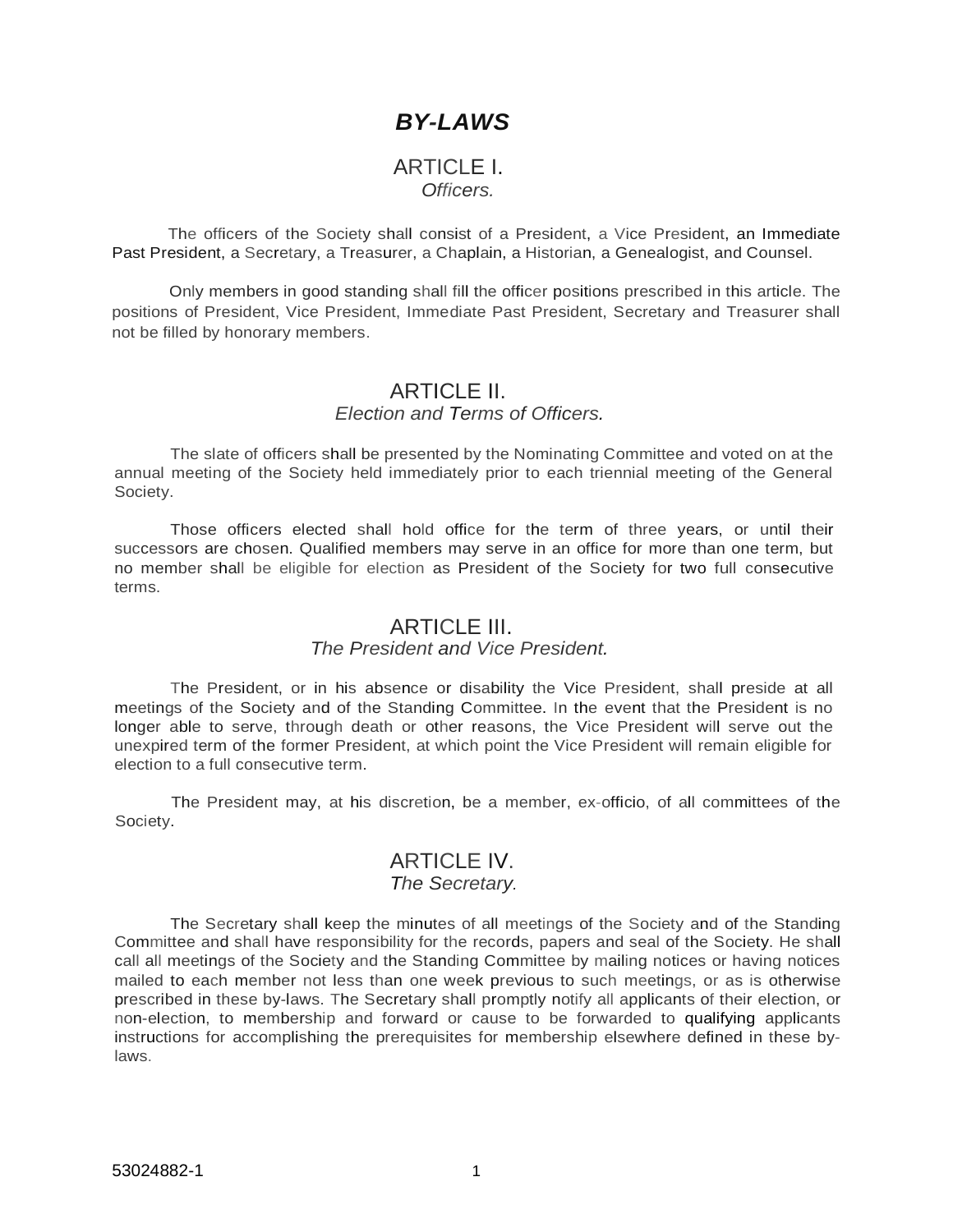# ARTICLE V. *The Treasurer*

The Treasurer shall be responsible, either directly or through delegation to accountants, registered investment advisors and other competent professionals, for the collection, receipt, and custody of all funds, securities and other investments of the Society and shall insure that all funds of the Society are properly invested in one or more appropriate institutions approved and designated by the Standing Committee; he shall disburse or cause to have disbursed the funds of the Society in accordance with the authorization or direction of the Society or of the Standing Committee; he shall supervise either directly or through delegation to accountants, registered investment advisors and other competent professionals all receipts and disbursements by any fiscal agent of the Society; and he shall perform such other duties incident to his office as are directed by the Society or by the Standing Committee.

The obligation to receive, collect and disburse funds and to act as custodian of and invest the Society's funds, securities and other assets may be assigned by the Standing Committee to one or more accountants, registered investment advisors or other competent professionals, including appropriate, qualifying institutions regularly chartered by the State of Georgia or the United States of America having corporate power to discharge such duties under the laws of the State of Georgia or the United States; and the Standing Committee shall determine the terms and conditions under which such agents or institutions shall operate. Should the obligation to receive, collect and disburse the funds of the Society and to act as custodian and investor of the Society's funds and securities not be delegated in accordance with this Article to appropriate, qualifying agents or institutions, then the Treasurer shall give bond and comply with such rules and regulations as may be prescribed from time to time by the Society or the Standing Committee.

The Treasurer shall present at each annual meeting a report showing all funds received and disbursed during the previous fiscal year as well as all assets of the Society and how and where they are invested.

# ARTICLE VI.

### *The Historian and the Genealogist*.

The Historian shall pass on the qualification of the proposed propositus for all applications for membership in the Society and shall make his recommendations to the Standing Committee either directly or through the Membership Committee.

The Genealogist shall pass on the accuracy and adequacy of the genealogical information (including documentation) presented by all applications for membership in the Society and shall make his recommendations to the Standing Committee either directly or through the Membership Committee.

### ARTICLE VII. *The Standing Committee.*

The Standing Committee shall be composed of the President, Vice President, Immediate Past President, Secretary, Treasurer, and two or more members (hereditary or honorary) elected at the annual meeting of the Society. Five (5) members shall constitute a quorum for the transaction of business. The assent of a majority of the members present shall be necessary for any of the Committee's acts.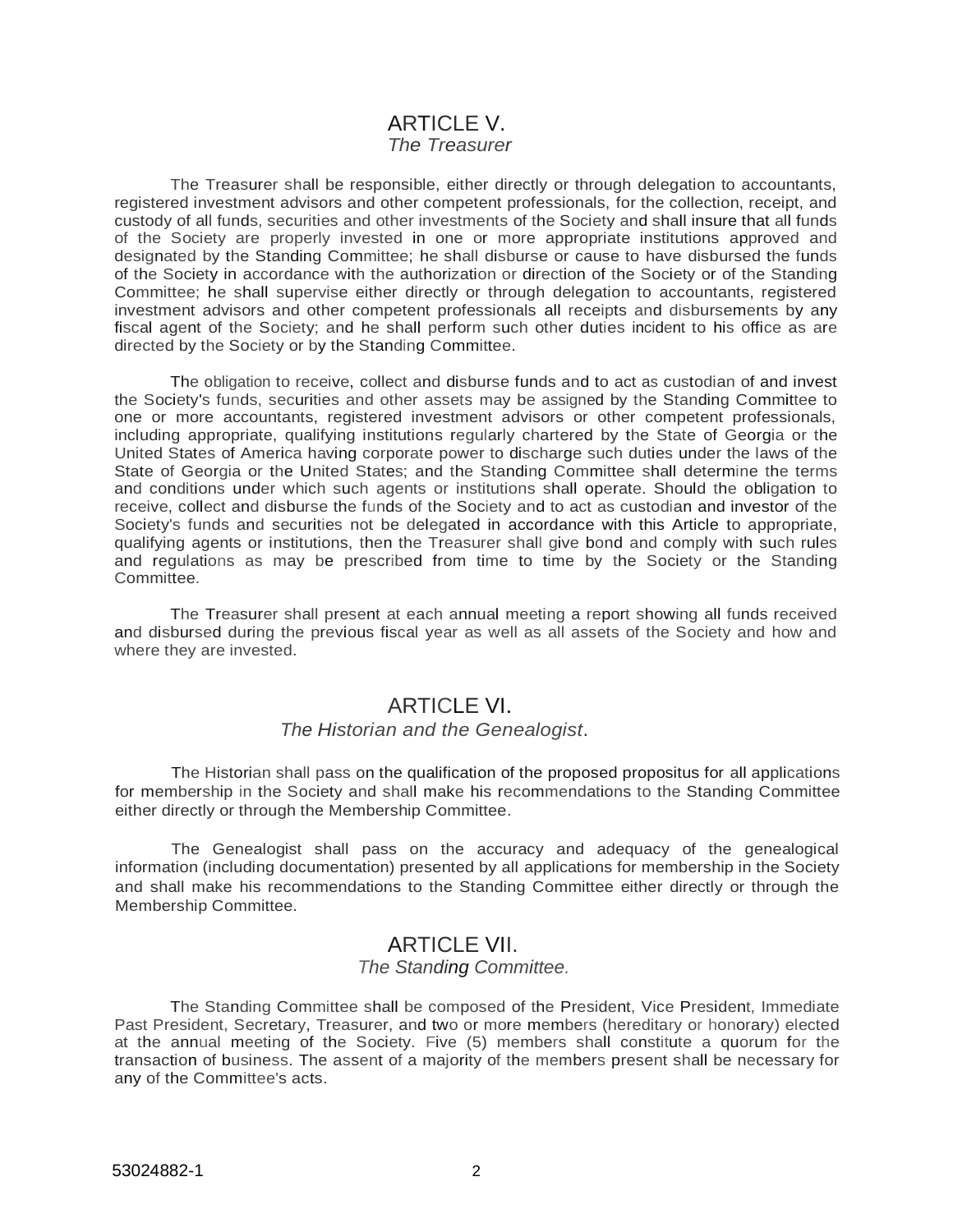The Standing Committee shall have charge of the general welfare and affairs of the Society, as well as all other matters committed to it. It shall hold meetings at such times as It shall determine, but shall meet at least twice a year. Special meetings may be called at any time by direction of the President, and such meetings shall also be called upon the request in writing of three (3) members thereof. It shall consider all applications for membership in the Society and shall recommend such applicants as it deems to be entitled and worthy. It shall keep a record of its proceedings, which shall be open to inspection by any member of the Society, and these records shall be read to the Society at its annual meeting. It shall see that the Treasurer's bond, if required, is sufficient and, if appropriate, shall direct him in the purchase, exchange or sale of stocks, bonds, or other invested property of the Society. It shall appoint proper persons from among the members of the Society to fill any office, which shall have become vacant by death, resignation or otherwise, such appointments to hold only until the next annual meeting of the Society.

### ARTICLE VIII. *Other Committees.*

At the annual meeting of the Society, or as soon thereafter as possible, the President shall appoint the following select committees who shall make their reports to the Standing Committee as soon as practicable but not later than the next annual meeting.

The Investment Committee, composed of two or more members (hereditary or honorary) who shall review the investments in the endowment fund and any other Society funds and recommend to the Standing Committee any change deemed necessary or desirable.

The Audit Committee, composed of two or more members (hereditary or honorary) who shall audit the accounts of the Society. Their report shall be made to the Standing Committee.

There shall at all times be a Nominating Committee, chaired by the Immediate Past President, or, if there is no one serving in this office, by a former President of the Society appointed by the President, who may also appoint other members to this committee.

The President shall appoint any other committees as he from time to time deems appropriate to conduct the business of the Society.

### ARTICLE IX. *Management of Funds of the Society.*

The funds of the Society and the accounts or instruments in which those funds are invested from time to time shall stand in the name of the Society of the Cincinnati in the State of Georgia, or in any other name or names as the Standing Committee shall from time to time designate.

Any bank or trust company or other financial institution acting as depository or in any other capacity for the Society under this ARTICLE or under ARTICLE V is fully authorized to take any action or fulfill any instructions given to it by resolution of the Standing Committee as certified by the Secretary. Any direction, determination or action so certified shall be full and complete authority and protection to and for any person or corporation acting in pursuance thereof.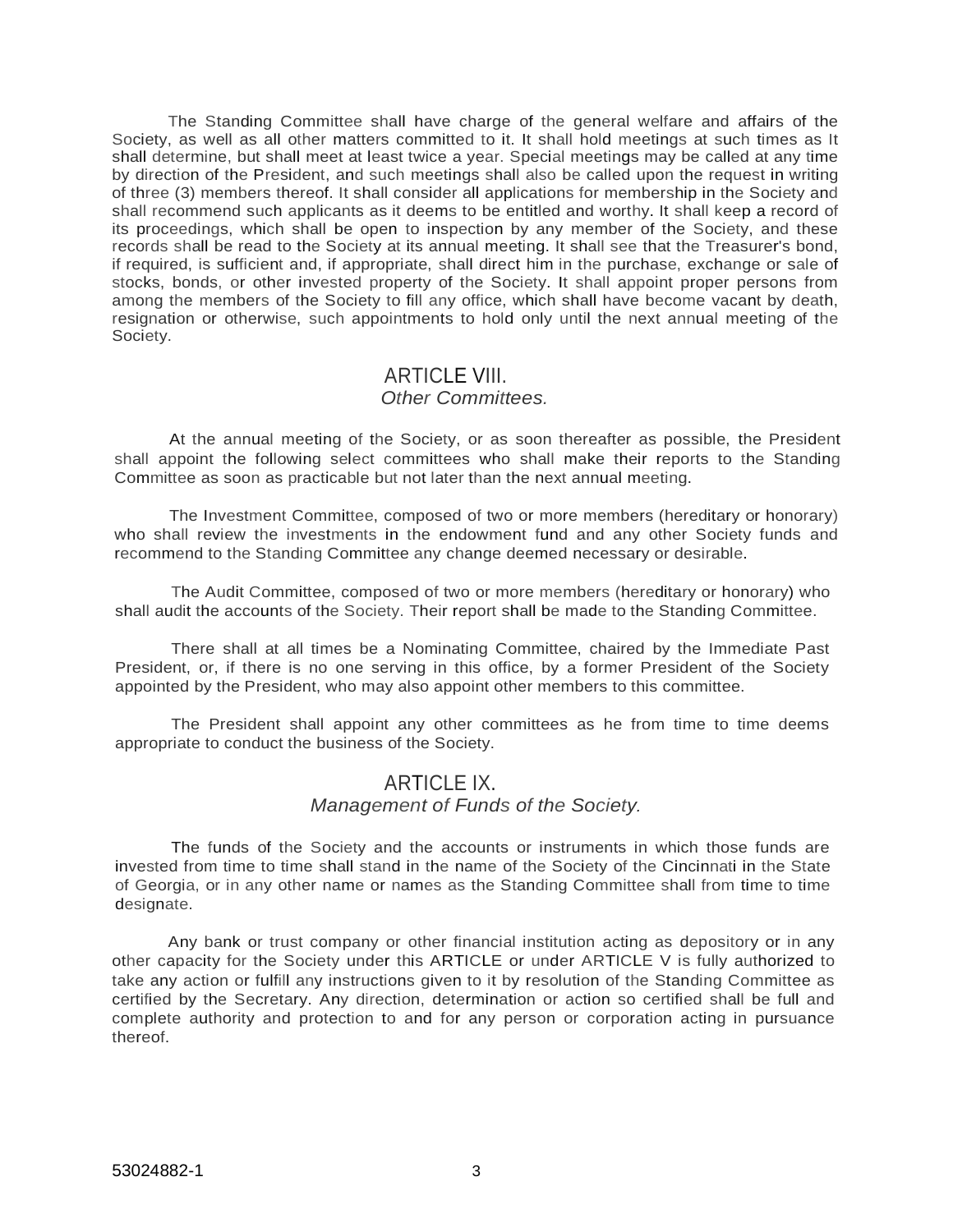# ARTICLE X. *Meetings, Quorum.*

The annual meeting of the Society shall be held on the Saturday which is the closest to the twenty-second day of February, or on a date as near thereto as is practicable, in each year at such place in the State as may be determined upon by the Standing Committee. In addition, a Fall meeting of the Society membership shall be held at least three (3) months prior to the annual meeting. Notices for these meetings shall be mailed to all the members not less than two weeks in advance.

Special meetings may be called at any time by direction of the President or upon the request in writing of three (3) members stating the object of the meeting.

Five (5) members shall constitute a quorum for the transaction of business.

All meetings of the Society shall be governed by "Robert's Rules of Order" on questions involving parliamentary procedure.

Any meeting of the Society, as well as any meeting of the Standing Committee or any other committee of the Society, may be held virtually (via Zoom or some other electronic means) or may be held in person but in a manner which allows those eligible to attend to do so virtually, and any member so participating shall be considered present at such meeting for all purposes, including, where applicable, the ability to vote.

# ARTICLE XI.

#### *Order* of *Business.*

The Order of Business at meetings of the Society shall be:

- (1) Roll Call.
- (2) Prayer.
- (3) Reading of the Original Institution of the Order.
- (4) Reading of the minutes of the previous meetings of the Society and of the Standing Committee.
- (5) Election and presentation of new members.
- (6) Communications.
- (7) Reports,
	- (a) Officers;
		- (b) Standing Committee;
		- (c) Special, or select, committees.
- (8) Nomination and election of officers, delegates and alternates to meetings of the General Society.
- (9) Stated business.
- (10) Unfinished business.
- (11) New business.
- (12) Adjournment.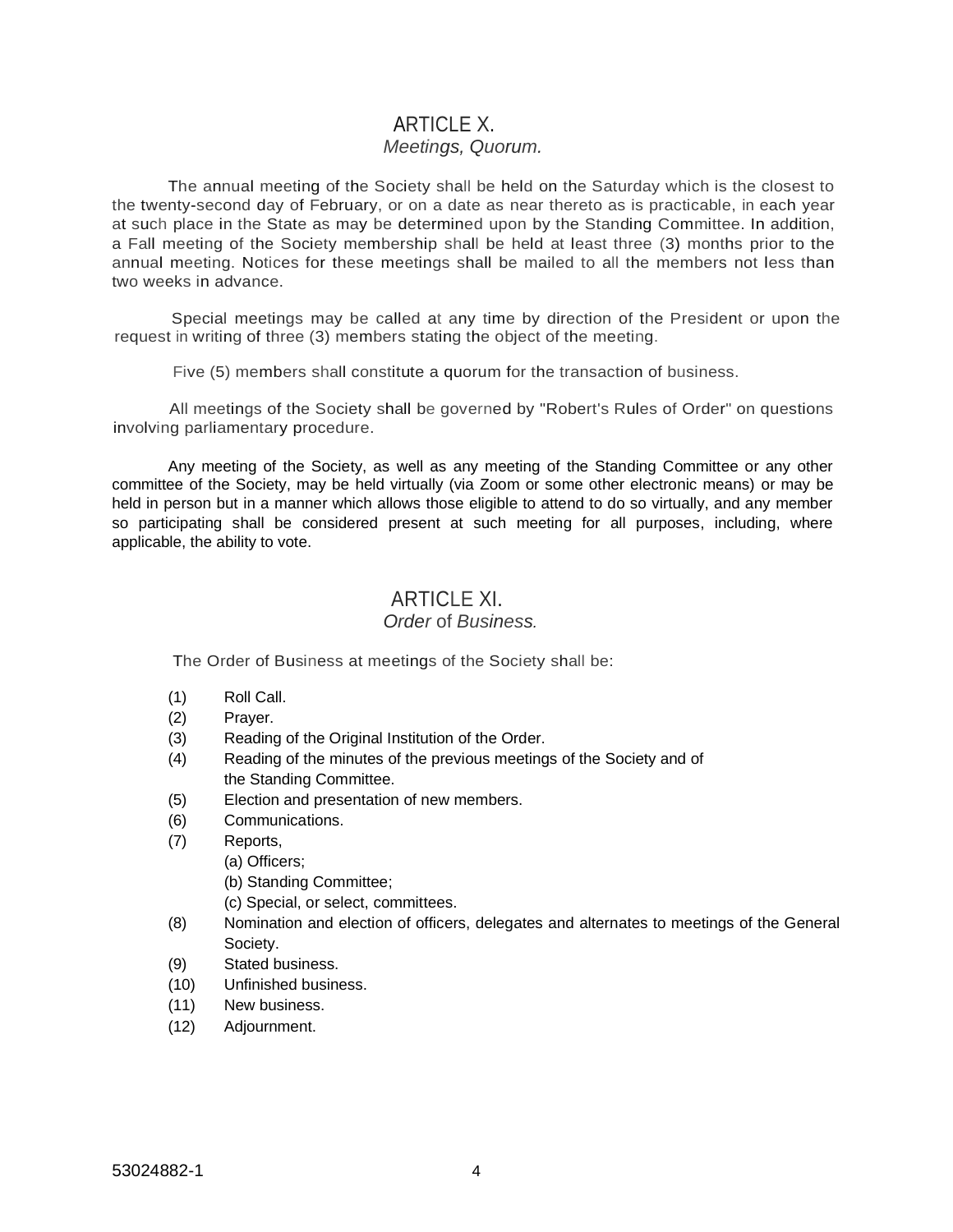### ARTICLE XII.

### *General Society Standing Committee Members, Delegates and Alternates.*

The President and Vice President of the Society shall serve as Member and Alternate Member, respectively, of the Standing Committee of the General Society, as well as Directors of the Society of the Cincinnati, Inc. The President shall have authority to appoint substitute Members and Alternate Members, as well as Directors, from time to time.

At each annual meeting, there shall be elected from the membership (hereditary or honorary) five (5) Delegates and five (5) Alternates to represent the Society at any meeting of the General Society which may be called during the ensuing year.

In case of the death, resignation, or inability to serve of an Delegate or Alternate to the General Society between the annual meetings of the Society, the Standing Committee shall fill such vacancy or vacancies where necessary to complete the representation of the Society for any meeting of the General Society.

# ARTICLE XIII. *Membership.*

#### Types of Membership

There are three classes of membership in the Society: Hereditary, Life and Honorary.

Generally, hereditary members and life members are male representatives of a specified propositus, with the distinction being that hereditary members have the power to nominate their successors (assuming that the persons by whom they themselves were nominated as successors are no longer members in the Society). whereas life members do not. Life members must be brothers or sons of hereditary members at the time of their election to membership.

Honorary members are male Individuals who are not hereditary or life members and who are recommended by the Standing Committee and approved by membership.

Particulars on these classes of membership are set forth below:

#### Hereditary Membership

In order to be eligible to apply for admission as a hereditary member, the applicant must be a legitimate direct descendant of any one of the following persons:

- (a) a qualified propositus (as set forth below); or
- (b) a legitimate sibling of a qualified propositus; or
- (c) an uncle or aunt (by blood, as opposed to marriage) of the qualified propositus.

Provided. however, that except as set forth below in the cases of designated successors, each propositus may be represented by only one hereditary member.

By legitimate descent, it is meant that each marriage In the line of descent must have been a legal marriage. No descent is permitted through illegitimate births.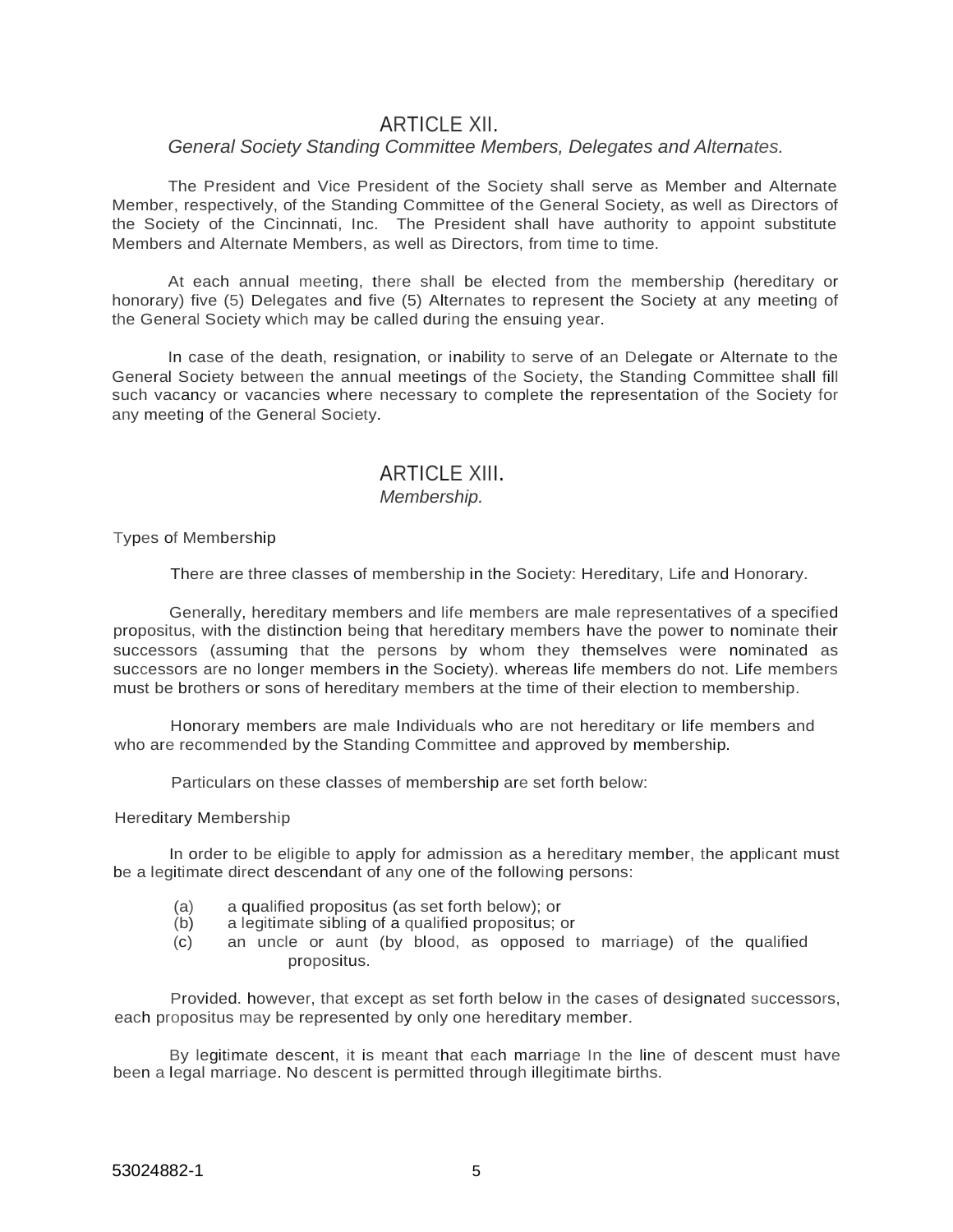Each propositus of a person seeking admission as a hereditary member must either have been a member of the Original Georgia Society of the Cincinnati (other than an honorary member) or must meet the following requirements;

The propositus must have:

- (1)a Held a commission in the Georgia Continental Establishment as listed in Appendix "A", paragraph 1; or in the First Battalion of the Georgia State Line as listed in Appendix "A", paragraph 2 (officers of militia or non-regular units not described in Appendix "A", and non-commissioned officers or warrant officers do not qualify); or
- (1)b Held a commission in any other Continental Establishment during the American Revolution, provided, however, that should such Continental Establishment have been affiliated with another of the original thirteen states or France, an appropriate release must have been obtained from such state Society or the French Society, as appropriate (non-commissioned officers or warrant officers and officers of militia or non-regular units do not qualify);

and in either event

- (2)a Held that commission for a minimum of three years, provided that this requirement may be waived by the Society in cases where a shorter length of service does not evidence a disaffection with the cause of American independence, or
- (2)b Been killed or died while holding such commission, and
- (3) Served honorably while holding that commission.

Furthermore, following termination of such service and prior to the execution of the Treaty of Paris, the propositus must not have actively opposed the cause of American independence or taken an oath of allegiance to the Crown.

Instances where waivers described in (2)a may be granted include cases of officers:

(a) who were made supernumeraries or "half-pay" officers, or

(b) who were "deranged" (placed on retired status or released from further commissioned service due to act of Congress or of the Georgia Assembly reducing the Continental Line in Georgia), or

(c) who were transferred to the Continental service of some other line, or were paroled, or

(d) where the records are unclear but there is nothing to indicate that

- (i) they did not complete the three-year service requirement.
- (ii) they were not killed,
- (iii) they were not paroled, or
- (iv) they were not honorably released from service because their services

were no longer required.

In cases where a propositus is currently represented by a hereditary member in the Society, that hereditary member may designate his successor, who must be a male descendant of the same propositus as that hereditary member and qualified to represent that same propositus under the rules set forth above, and who must be acceptable to the Society, Any such person so designated is eligible to be admitted to the Society as an additional hereditary member (either during the lifetime of the hereditary member who has designated him as his successor or for a period of two years following the death of that hereditary member) upon proof of the qualifications of his propositus and his legitimate line of descent from that propositus,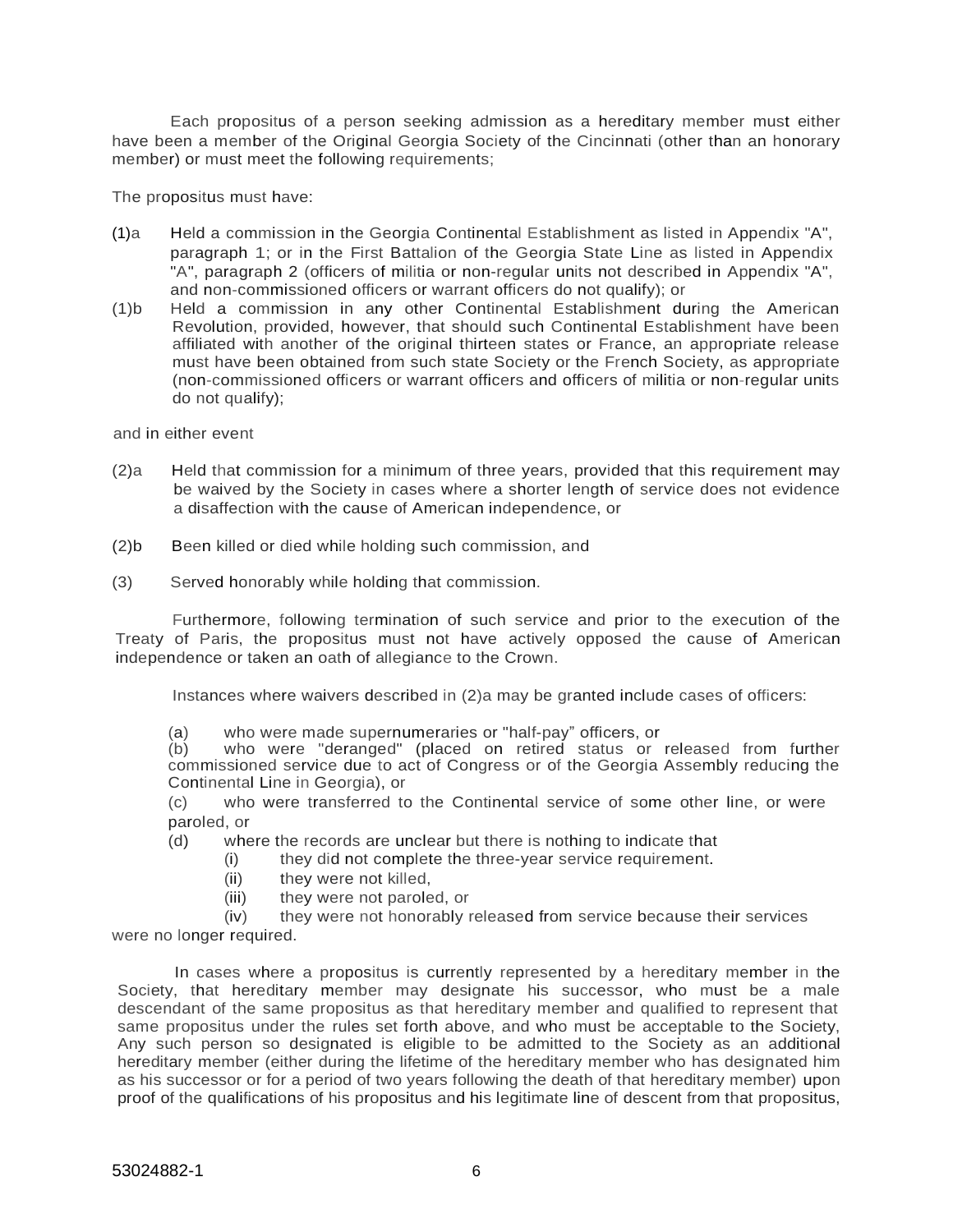or a sibling, uncle or aunt (by blood) thereof. A hereditary member may not revoke a designation of another member as his successor after that individual has been admitted to the Society as a hereditary member and may not designate more than one successor. A hereditary member who has been designated as a successor by another hereditary member may not himself designate a successor as long as the person by whom he was designated is still a member of the Society.

If a hereditary member dies without having designated his successor, then his closest living male relative (following the historic rules of primogeniture and taking into account written waivers from closer living male relatives) who is also qualified to represent the same propositus as the deceased hereditary member under the rules set forth above and who is also acceptable to the Society, shall be eligible to apply for admission to the Society as a hereditary member representing the same propositus for a period of two years following the death of the hereditary member previously representing that propositus, and to be admitted upon proof of the qualification of his propositus and his legitimate line of descent from that propositus or a sibling, uncle or aunt (by blood) thereof.

If a hereditary member dies without having designated his successor, and if his closest living male relative (following the historic rules of primogeniture and taking into account written waivers from closer living male relatives) who is qualified to represent the same propositus as the deceased hereditary member under the rules set forth above and who is also acceptable to the Society does not apply for admission to the Society as a hereditary member representing the same propositus within two years following the death of the hereditary member previously representing that propositus, then the line of the deceased hereditary member will be open and available for any qualifying applicant

Rule of 1996: Hereditary members admitted prior to January 1, 1996 shall continue to be deemed hereditary members of the Society so long as such membership is actively held, notwithstanding any defect or lack of proof that may be found to exist in their lines of descent or qualifications of their propositus. Further, each such hereditary member shall be entitled, during his lifetime, to designate a son, or, if he has no son then living, a grandson as his successor, and if such successor meets the requirements applicable for all classes of members as set forth herein and is admitted to membership by the Society, such successor shall be considered a hereditary member and representative of the same propositus. Such successor hereditary members and their successors who have been admitted to the Society shall, for an unlimited number of generations, have similar rights during their lifetimes with respect to their sons or, to the extent they have no sons then living, grandsons. No person shall have the right to rely on this Rule of 1996 in seeking admission to the Society after the death of his father (or, if his father was never admitted to membership, his grandfather). A hereditary member may not revoke designation of another member as his successor under this rule after that individual has been admitted to the Society, and may not designate more than one successor. A hereditary member who has been designated as a successor by another hereditary member under this rule may not himself designate a successor as long as his own designator is still a member of the Society.

In the event the Society should receive an application from an individual who would be qualified to be a hereditary member (without regard to this Rule of 1996) but for the fact that his propositus is already represented in the Society, then, if it is established to the satisfaction of the Society that the current hereditary member would not, but for this Rule of 1996, be entitled to represent that propositus in the Society, then the applicant may be admitted as a full hereditary member and as an additional representative of the propositus, without prejudice to the ability of the current member and his successors (to the extent provided in this Rule of 1996) to retain (or, in the case of such successors, to obtain) their hereditary memberships, and of the brothers and other sons of the current member or such successors to retain or obtain their life memberships.

Except as set forth in the preceding two paragraphs, there shall be no distinction between hereditary members claiming by virtue of this Rule of 1996 and other hereditary members.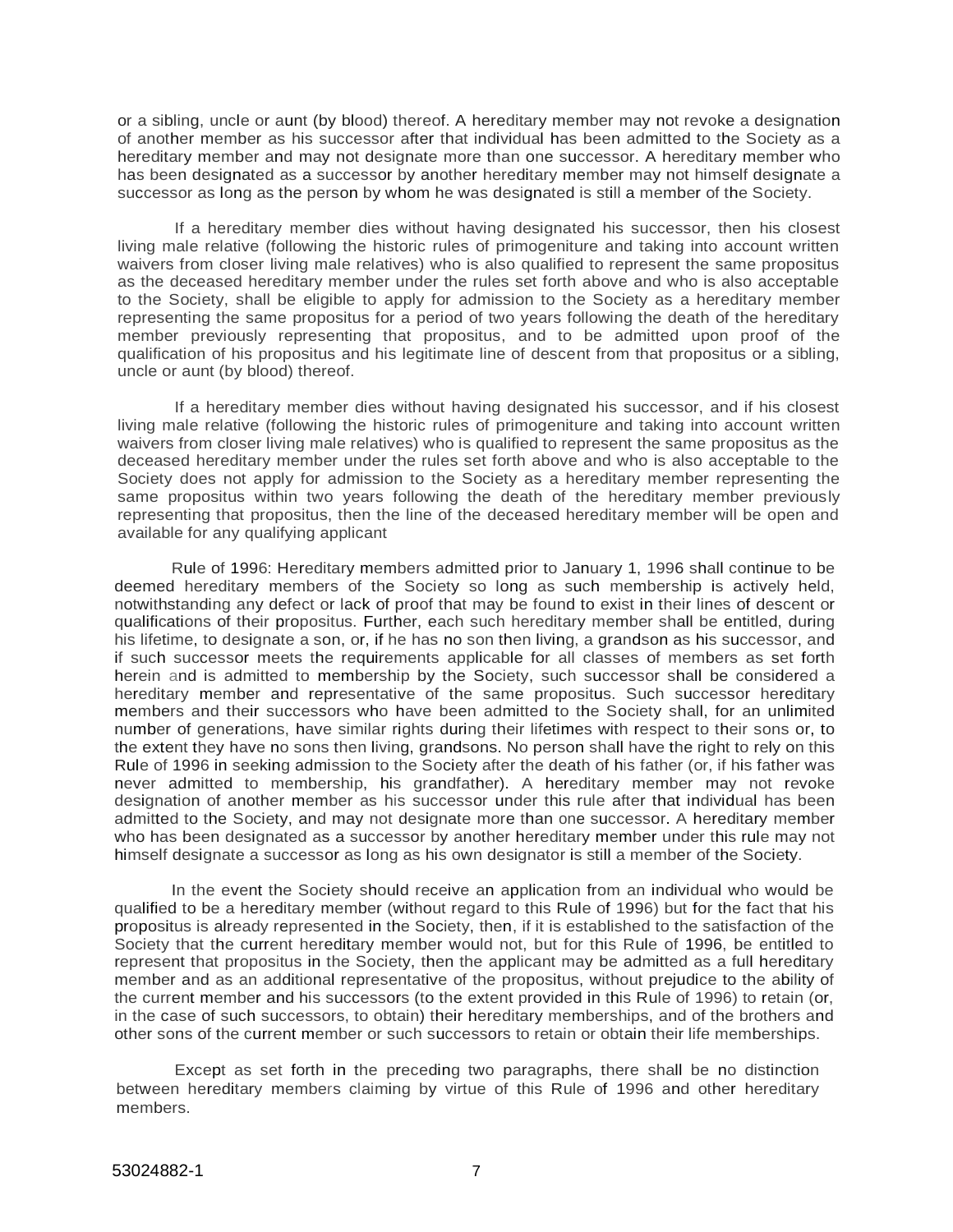#### Life Membership

Life members must be sons or brothers of hereditary members at the time of their admission to membership in the Society. Hereditary members claiming by virtue of the Rule of 1996 shall have the same rights with respect to designating life members as other hereditary members.

#### Honorary Membership

The Society may admit any person to the status of honorary member, provided that such person has been recommended for that class of membership by the Standing Committee.

#### Requirements for all Classes of Membership:

All applicants for membership must be male, of at least 21 years of age, and of good character and repute. The foregoing requirements for various classes of membership do not imply that any person meeting those requirements is entitled to become a member of the Society. Membership is a privilege which the Society may bestow or withhold in its absolute discretion. Attributes of Membership

No member shall have any property interest in the Society's funds or properties, all of which shall belong only to the Society in its corporate capacity.

All applicants must renounce any and all claims to the funds, if any, of the Original Georgia Society.

Hereditary and life members shall each have one vote in the transaction of the Society's business, except that life members shall not be entitled to vote on any proposed change in the Society's by-laws. Honorary members do not have voting power.

### ARTICLE XIV. *Admission to Membership.*

Applicants whose cases have been favorably reported upon by the Standing Committee may be elected to membership in the' Society by ballot at either the annual or the Fall membership meetings of the Society; and they shall within a reasonable time execute the assignment of rights, described in Article XV, if required, and pay whatever may be required by

# ARTICLE XV.

### *Contributions to the Society by Applicants and Members*

The amount to be contributed to the Society before an applicant may become a member thereof shall be two hundred fifty dollars (\$250.00), which shall be paid by the applicant at the time of his application, and \$50 of which shall be refundable if the applicant is not admitted to membership. The Standing Committee shall have the right from time to time to increase the application fee for new members.

In addition thereto, before an applicant may become a member, he shall, if so prescribed by the Standing Committee, by written assignment assign over to The Society of the Cincinnati in

these by-laws.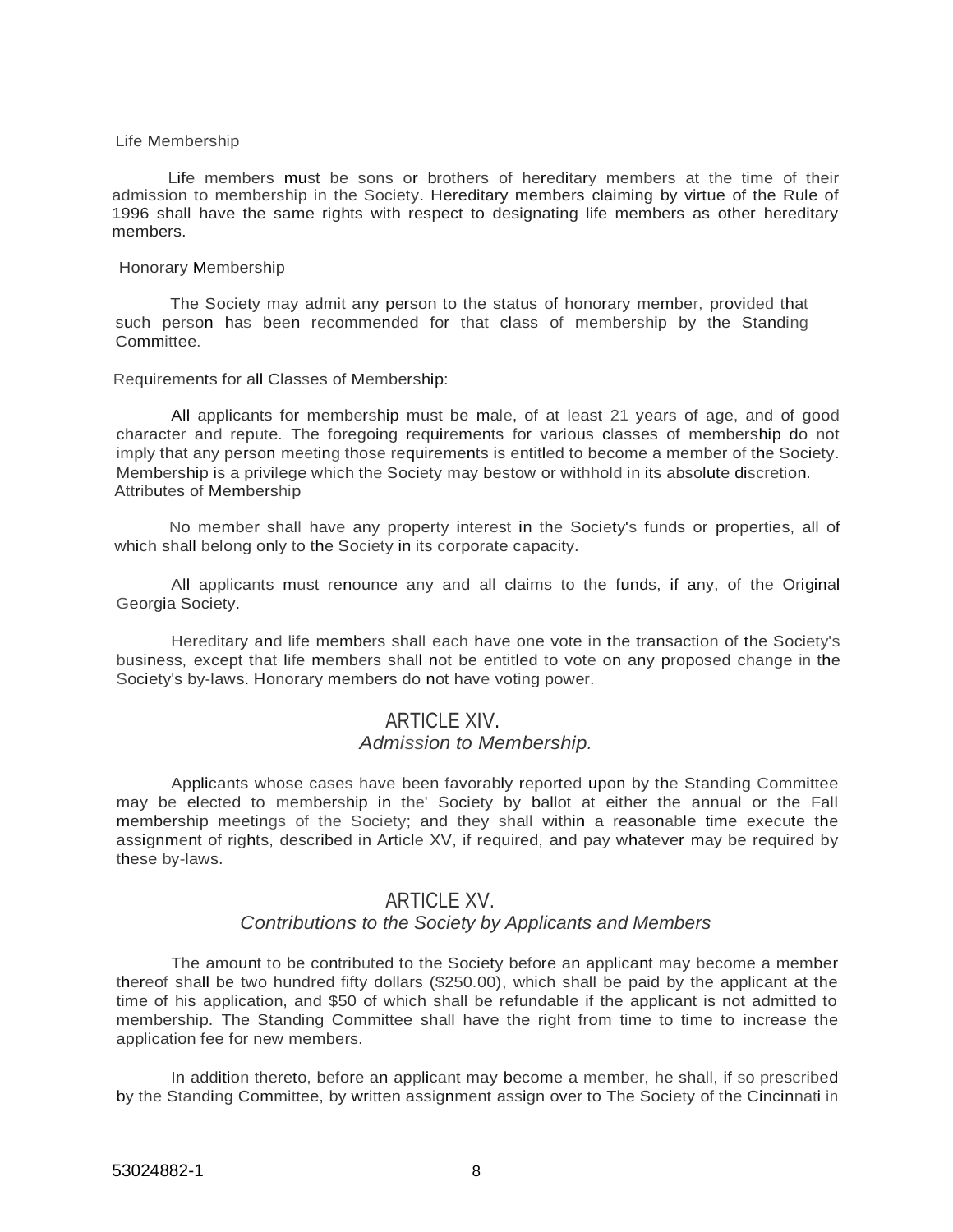the State of Georgia all of his rights to any funds no matter from what source they are derived, be they from wills, trusts, gifts or otherwise which he may be entitled to presently or may become entitled to in the future by virtue of his status as a member of the Society of the Cincinnati in the State of Georgia or by virtue of his membership in the General Society,

All membership fees, as well as all donations not otherwise specified, which shall be paid to the Society shall be allocated to the Society's Endowment Fund or otherwise utilized by the Society as determined from time to time by the Standing Committee and approved by the Society.

# ARTICLE XVI. *Diploma.*

Every member, upon election to membership in the Society, will receive a diploma. The diploma will be signed by the President of the Society and countersigned by the Secretary.

The form of the diploma shall be as follows:

Be it Known That \_\_\_\_\_\_\_\_\_\_\_\_\_\_\_\_\_\_\_\_\_ is a member of the Society of the Cincinnati instituted by the officers of the American Army, at the Period of its Dissolution, as well to commemorate the great event which gave Independence to NORTH AMERICA, as for the laudable purpose of inculcating the duty of laying down In Peace Arms assumed for Public Defense, and of uniting in Acts of brotherly Affection and Bonds of perpetual Friendship-the Members constituting the same.

In Testimony Whereof, I, the President of the Society of the Cincinnati in the State of Georgia, have hereunto set my Hand and the Seal of the said Society at Savannah, in the State of Georgia, this \_\_\_\_\_\_\_\_\_\_\_\_\_\_\_\_\_\_ day of \_\_\_\_\_\_\_\_\_ in the Year of Our Lord, Two Thousand and \_\_\_\_\_\_\_\_\_\_\_\_\_\_\_\_\_\_\_\_\_\_\_\_\_\_\_\_ and in the Two Hundred and \_\_\_\_\_ year of the Independence of the United States.

By Order,

Secretary **President** 

Diplomas for members admitted to honorary membership shall be endorsed on the margin of such diploma with the word "Honorary Member," in conformity with the Ordinance of the General Society contained in the minutes of 1890.

## ARTICLE XVII. *Insignia.*

Members of the Society are encouraged to wear the Order of the Society at all meetings of the Society and on all occasions of duty or ceremony wherein the Society or its members shall participate. On other than official or ceremonial occasions, the members of the Society may wear the rosette in the left lapel of the coat.

Members may obtain information regarding the purchase of the Order and the rosettes from the Treasurer,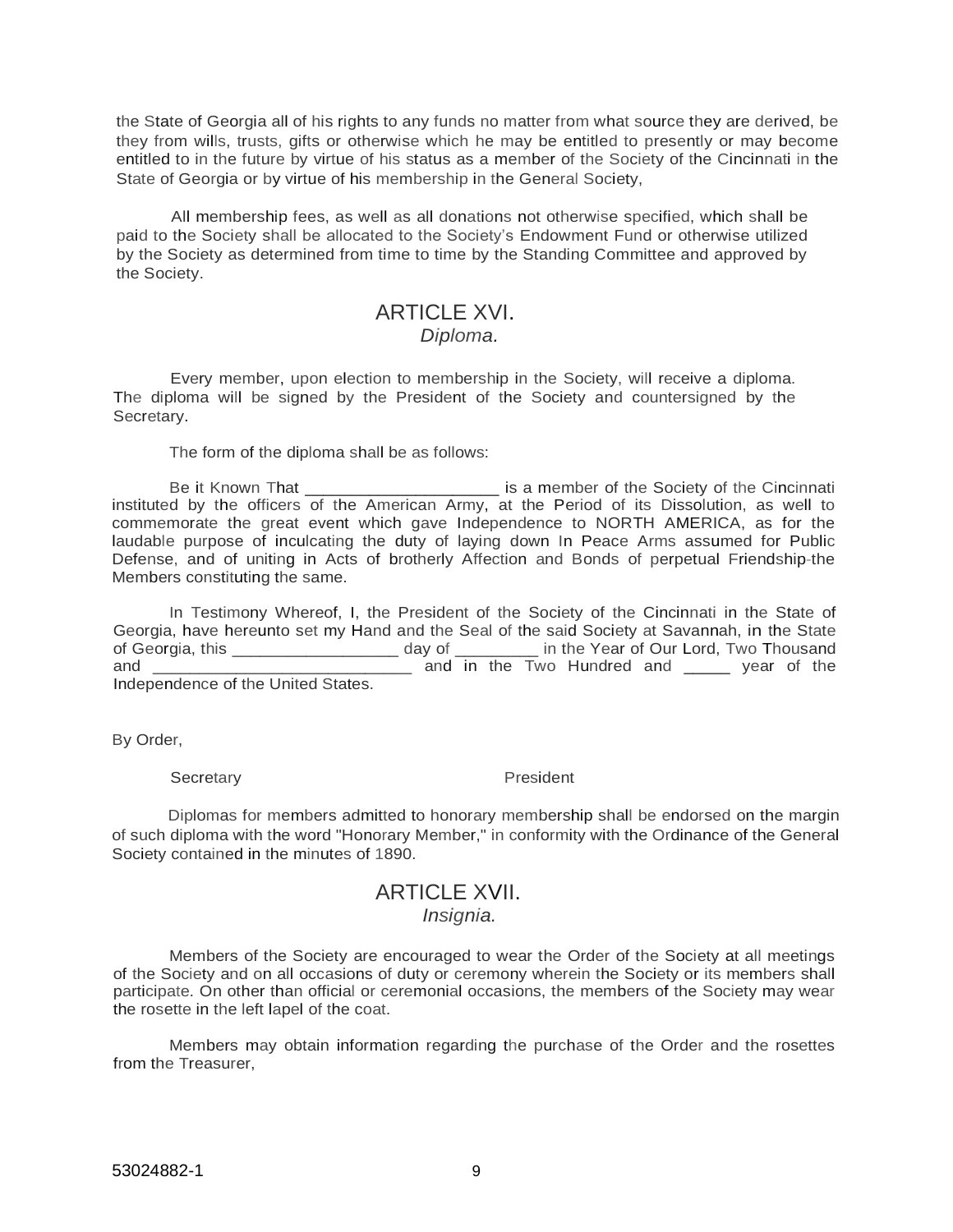### ARTICLE XVIII. *Seal.*

The Society shall have a Seal, two inches in diameter, and which shall comprise thereon the insignia of the Order, viz., an eagle displayed, bearing on its breast the obverse of the medal of the Society with the Motto: "Omnia reliqult servare rempublicam," surrounding the same above, thirteen stars in a semicircle; beneath, on a scroll, the motto of the Order: "'Esto perpetua"; around the whole, the legend, "Society of the Cincinnati in the State of Georgia. instituted MDCCLXXXllI."

## ARTICLE XIX.

### *Amendments.*

These by-laws may be altered or amended with the consent of three-fourths of the members present at any meeting of the Society.

# ARTICLE XX.

### *Disbandment.*

In the event the Society of the Cincinnati in the State of Georgia is disbanded, or for any reason ceases to exist, the assets of the Society, including the Endowment Fund, will become the property of the Society of the Cincinnati whose headquarters are located at Anderson House, 2118 Massachusetts Avenue, NW, Washington, DC 20008,

### Article XXI.

### *Annual Assessment.*

It is a responsibility of each member of this Society to bear his pro-rata share of the operating and administrative expenses. Accordingly, from time to time the Standing Committee will determine the approximate regular annual assessment per member and shall also determine special assessments on a periodic basis.

Members who previously made one time payments to the Society in order to have future regular annual assessments waived for their lifetimes, will continue to have those assessments waived for life, but will not have any special assessments waived.

Each year in December the Treasurer shall cause to be sent to each member a notice of regular and any special assessments for the coming year, as determined by the Standing Committee, The notice will be mailed to each member at his address as carried on the Society's rolls and is due and payable on January 1. It is the responsibility of each member to keep the Society informed of his current mailing address.

Those members who have not paid their assessments due for a particular year in full by March 1 of that year will be reminded of it in a letter signed by the President. If any member has not paid his assessment by the Fall Meeting of that year, the Treasurer will report his name to the Standing Committee at that Fall Meeting and that member will no longer remain an active member in good standing, effective immediately, unless the Standing Committee determines at that meeting that there are mitigating circumstances, such as prolonged Illness, extreme age and deteriorating physical condition or financial hardship, and votes to waive the assessments for a particular member. A member who is inactive for nonpayment of assessments (unless waived by vote of the Standing Committee) will not be invited to attend Society social functions, will not be